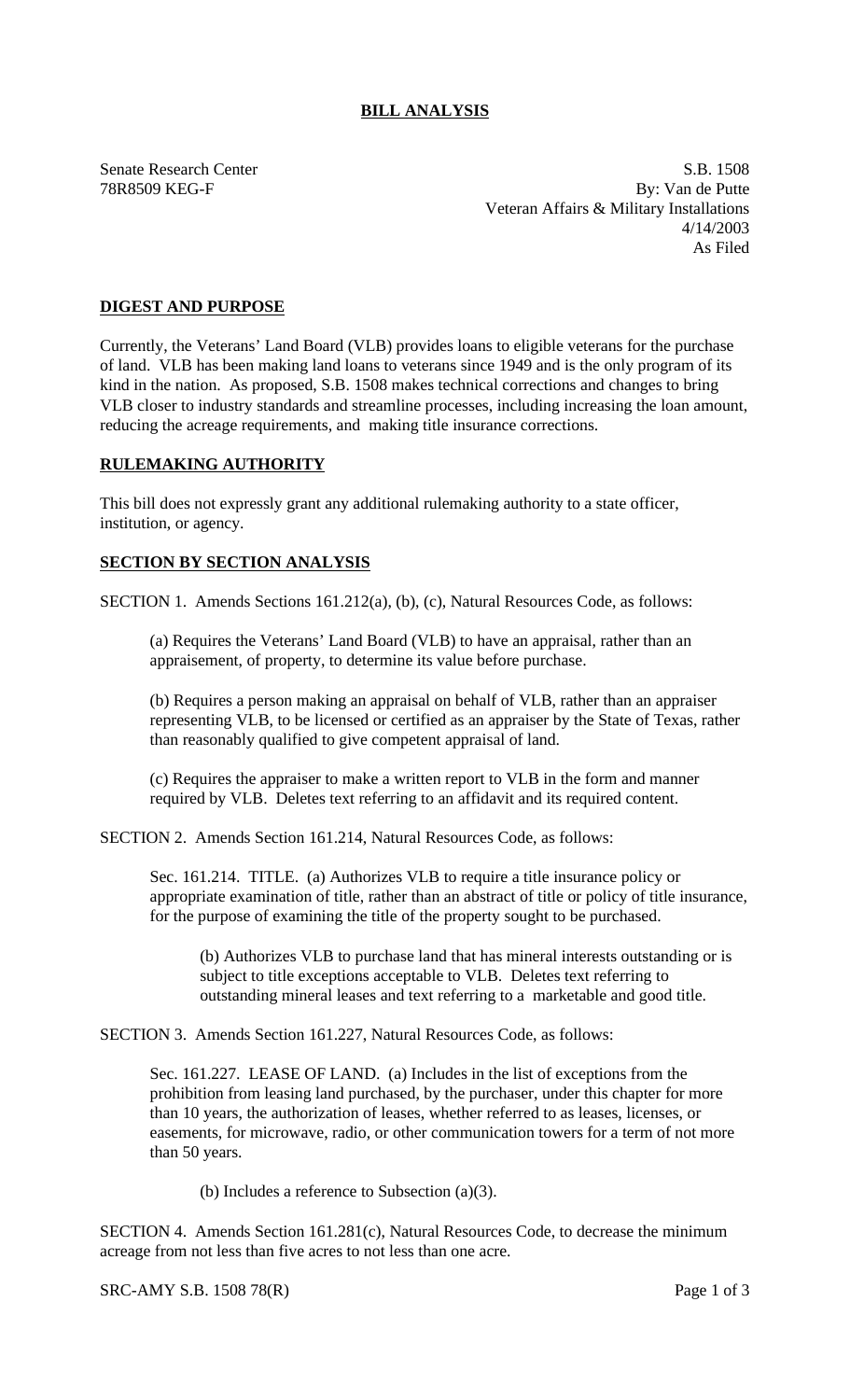SECTION 5. Amends Section 161.283(b), Natural Resources Code, to increase the maximum amount VLB can pay for property from \$40,000 to \$60,000 and to include VLB's designee as an authorized entity for a veteran to pay, in addition to VLB.

SECTION 6. Amends Section 161.288, Natural Resources Code, to make a conforming change.

SECTION 7. Amends Section 161.315, Natural Resources Code, to include in the county clerk's duties the duty to record the notice of forfeiture. Makes nonsubstantive changes.

SECTION 8. Amends Section 161.317, Natural Resources Code, as follows:

Sec. 161.317. REINSTATEMENT OF PURCHASE. (a) Deletes gender specific references and replaces them with gender neutral language. Authorizes VLB, if a contract is forfeited more than two times, to require that the purchaser or the purchaser's vendee pay the account in full, as a condition of reinstatement.

(b) Includes as a requirement of a person who exercises a right of reinstatement, to fulfill any other requirements prescribed by VLB. Makes nonsubstantive changes.

SECTION 9. Amends Section 161.320, Natural Resources Code, as follows:

Sec. 161.320. New heading: LATE PAYMENTS; DEFAULT INTEREST RATE. (a) Authorizes VLB to impose late payment charges.

(b) Authorizes VLB, in addition to charging for late payments under Subsection (a), to set and impose a default rate of interest on the past due amounts or the entire balance. Deletes text referring to delinquent principal and interest.

SECTION 10. Amends Section 161.323, Natural Resources Code, to authorize VLB to release an assignor from liability under this section if at least three years have passed since the approved assignment.

SECTION 11. Amends Section 161.361, Natural Resources Code, as follows:

Sec. 161.361. New heading: DEFINITION. Defines "person purchasing land under the program," rather than "persons purchasing land under the program." Deletes definitions for "person in the group" and "the indebtedness due to the board."

SECTION 12. Amends Sections 161.362(a) and (b), Natural Resources Code, as follows:

(a) Requires persons purchasing land under the program, rather than each veteran purchaser, to carry insurance on the improvements on the property in an amount, rather than under contract of purchase, that VLB considers necessary. Provides that failure to do so will subject the contract to forfeiture or the mortgage to foreclosure. Deletes a reference to Subchapter H of this chapter.

(b) Makes conforming and nonsubstantive changes.

SECTION 13. Amends Section 161.363, Natural Resources Code, as follows:

Sec. 161.363. New heading: INSURANCE CONTRACT. Authorizes VLB to enter into a contract, rather than a master contract, with one or more insurance companies, rather than life insurance companies, authorized to do business in this state to provide life, rather than group life; disability; or other insurance coverage to persons purchasing land under the program, if it is in the best interest of the program. Deletes text referring to cancelling indebtedness on death.

SECTION 14. Amends Section 161.366, Natural Resources Code, to provide that it is not mandatory that a person purchasing land under the program accept the offer of the insurance